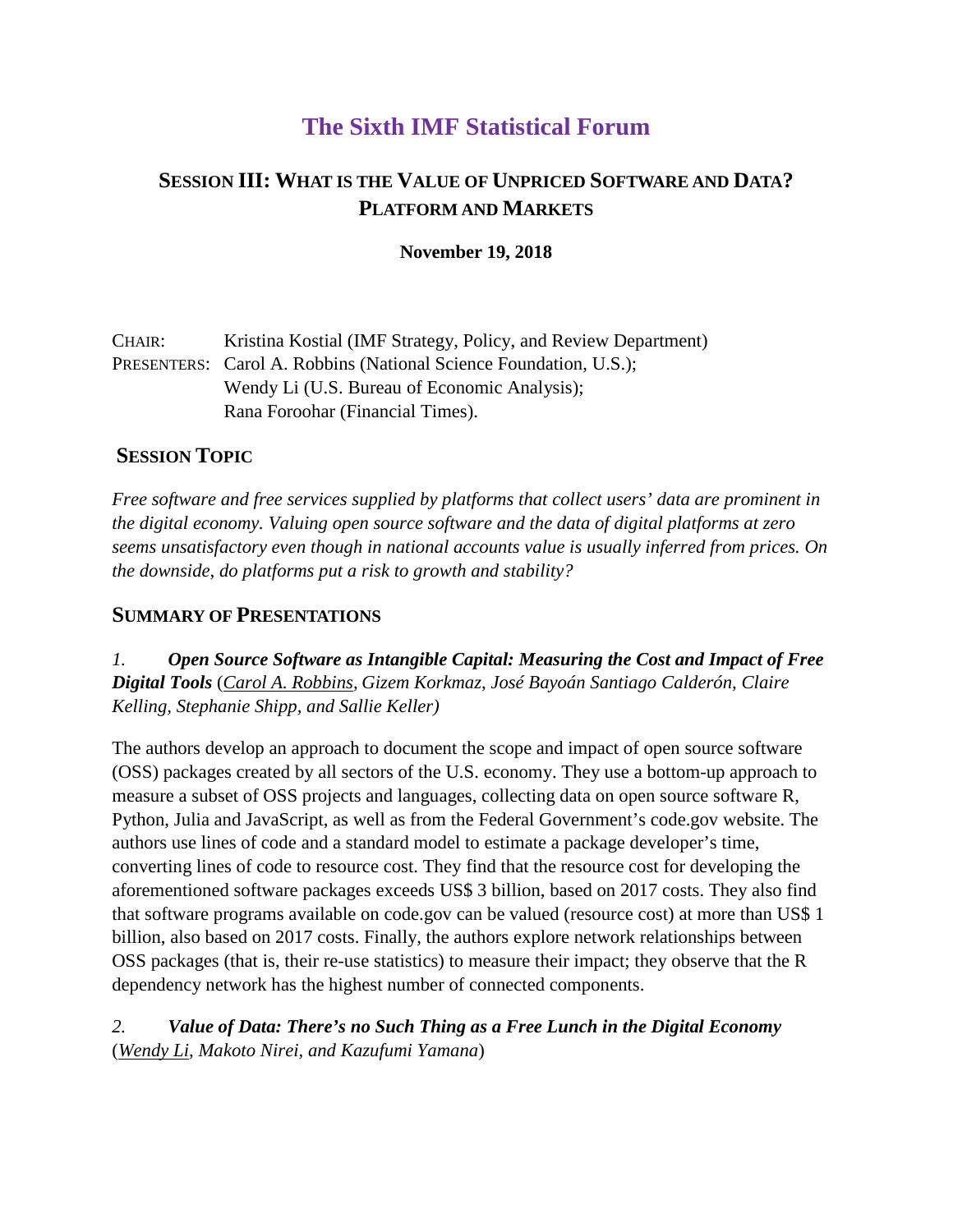Online platform companies exchange "free" goods and services for consumer data. Welfare analysis on digital goods or services without considering the value of data can mislead policy analysis. The authors classify online platforms based on underlying business models and conduct case studies to analyze the related data activities. The authors show how online platform companies create the value of data and present a data value chain to show how the value of data varies by step. Unlike R&D that may depreciate due to obsolescence, data can produce new values through data fusion, creating unprecedented measurements challenges. Initial estimation shows that the value of data can be tremendous. Moreover, online platform companies can capture most benefits of the data because they create the value of data and consumers lack knowledge to value their own data. Lastly, the Internet of Things, the trend of 5G, and the emerging online-to-offline transition are accelerating the speed of data accumulation. The valuation of data will have important policy implications for investment, trade, and growth.

#### *3. Platforms, Markets and Risks to Growth and Stability (Rana Foroohar)*

The speaker presents two main reasons for the rise of large platform tech firms: (i) the network effect, which is the ability to harness users and increase value of offerings by leveraging greater and greater numbers of those users; and (ii) the power of data, which has major policy ramifications. She notes how these topics are playing out in the business ecosystem and the policy field, the new huge risks posed by the use of consumer data, and the need for regulation. There is a move towards "industrial internet", as all kinds of companies are using data as a valuable asset, changing their historical business models. On the risks, some of these new business models can be detrimental to some consumers (e.g. less risk pooling in the insurance sector, information asymmetry and reduced competitiveness and fairness in the market in some sectors) and reduce transparency (with companies' practices appearing more and more as algorithmic black boxes). The speaker closes the presentation by advocating for a rethink of regulation, particularly antitrust action.

### **QUESTIONS AND ANSWERS:**

Questions focus on: (i) the role regulation can play to facilitate data access by statisticians for economic and social analysis, while preserving anonymity of firms and individuals; (ii) the appropriate method for valuing data (given the high variability of values obtained depending on the method used) and how policy makers should approach the large number of measures of the value of data; and (iii) whether the so-called "value of data" may just be capturing some sort of "winner-take-all" dynamic created by network effects. Some speakers note legal barriers and not obtaining explicit consent from survey respondents as challenges to data sharing, while others note data could be shared without disclosing consumer identity, and that more transparency is needed for consumers to understand potential data use and to facilitate access to own data. Regarding different valuation methods, measuring resource costs may be a lower bound estimate but it is the approach most easy to implement, as well as a standard approach for measuring ownaccount software and R&D investment; in addition, it is easy to explain to data users. Whether data should be capitalized (possibly by using the cost-based approach) should be investigated in